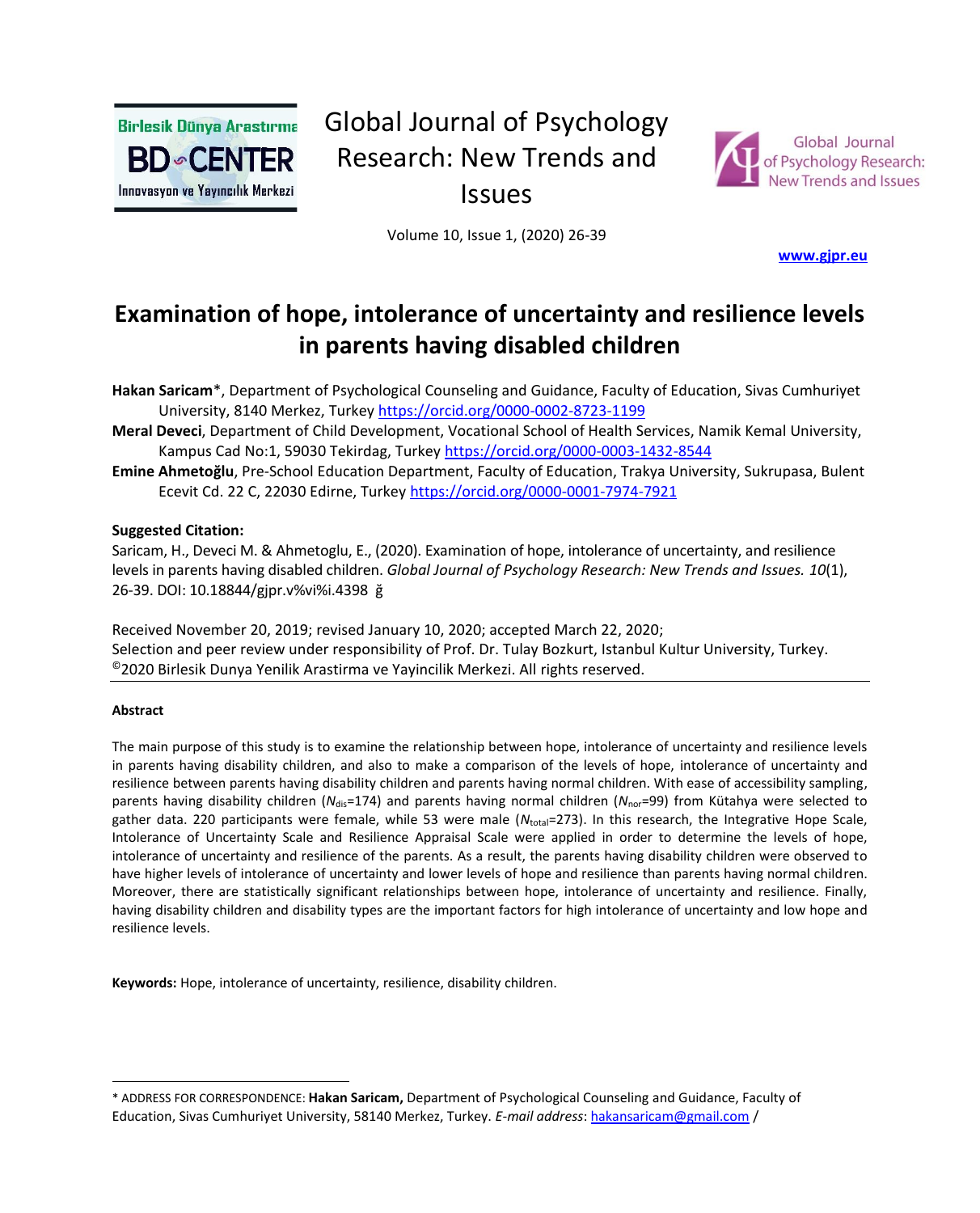#### **1. Introduction**

It is known that in the process which starts with the diagnosis of a disability in the child or having a disabled child, each family with disabled children has different experiences and tries to cope with various issues. It is indicated that families believing that their child would be better with a hopeful and optimistic approach about the future contribute positively to the fulfilment of their roles in the family and to the communication within the family, that persons who are optimistic and hopeful about themselves and their families are healthy in all aspects, that their welfare is positively influenced by the situation (Esfahan & Rostami, 2016) and that their satisfaction in life is improved in this difficult process (Hutz, Midgett, Pacico, Bastianello & Zanon, 2014).

Uljarevic, Carrington and Leekam (2016) indicated that when families felt that the situation in which they were in was uncertain, the level of intolerance to uncertainty was high in family members, resulting in increased anxiety. When the family successfully adapt themselves to this adverse situation and stress this adaptation, it signifies 'psychological resilience' (McConnell & Savage, 2015). Psychological resilience equips the family with the strength to cope with stressful events. The individual characteristics of family members (belief, attitude, hope and emotional strength), positive interaction within the family and being socially supported are important factors in the family acquiring psychological resilience (Muir & Strnadova, 2014). Based on the strength that it provides to the individuals and the family, with the thought that hope and psychological resilience could be an alternative in decreasing the intolerance to uncertainty, an effort was made to explain these concepts, which have become important in the recent years.

## *1.1. Hope*

One of the factors which gives us strength and enables us to keep fighting many problems throughout our lives is the hope that we shall overcome the issues and shall be feeling better in the future. In the body of literature, hope is defined as positive feelings that a person has about the future (Shenaar-Golan, 2017), a 'healing factor' (Konukbay & Arslan, 2015) which provides strength to the person coping with difficulties and overcoming distress, and a protective factor in the face of risky situations (Oktan, 2012). Horton and Wallander (2001) stated that although the feeling of hope is personal, it would strengthen when nurtured with social support.

Individuals with high levels of hope have expectations of success and good health for the future (Cho & Kahng, 2015; Vinayak, Dhanoa & Vinayak, 2016). Tarhan and Bacanli (2016) revealed in their study that persons with high levels of hope define themselves as 'responsible, open to development, calm, decided, planned, rational, joyful, social, agreeable, patient, determined, charitable, complacent, entrepreneurial persons who think that every problem has a solution'. These people become aware of the problem they are experiencing and work for a solution and adapt themselves to the conditions that they are subject to (Esfehan & Rostami, 2016) and achieve positive results in several domains in life. These people motivate themselves in achieving their goals and this brings success to them (Aydin, Odaci & Kahveci, 2017). The goals may be as concrete as wanting to buy an outfit or as indefinite as wanting a better life, and attaining these goals may require a longer or shorter time (Ozcan-Ceran, 2013). According to Snyder, Feldman, Taylor, Schroeder, and Adams (2000), when individuals who have high hopes are faced with any problem in attaining their goals, without being overcome by negative feelings, they find different goals that would meet their needs; hopeful people have many goals that make them happy. According to the hope theory, a hopeful thought is defined as a person having a goal for the future and finding pathways to reach that goal by taking the one which is the most suitable and the capability which is acquired by generating these pathways. Hope is the motivation tool in attaining goals and it reflects the attitude of the persons in attaining their goals (Ekas, Pruitt& McKay, 2016; Snyder, 2002).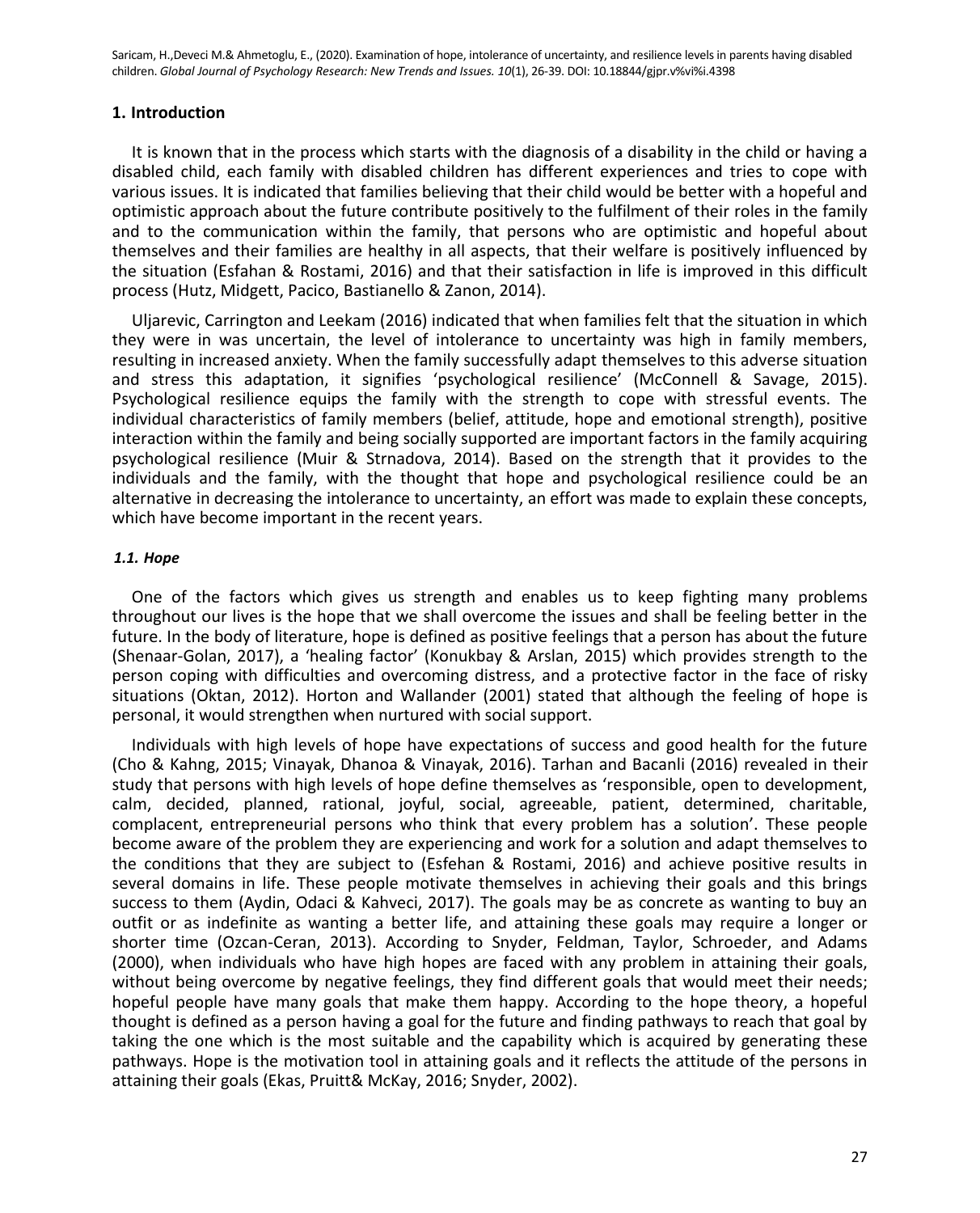#### *1.2. Intolerance of uncertainty*

'Uncertainty appears in the case of a person who is in a decision-making position, is unable to determine a value for the objects and events and/or when the person fails to estimate the consequences due to lack of sufficient clues' (Bailey et al., 2009). 'An uncertain situation may be new, complex or conflicting and unsolvable' and the person seeing such situations as a threat or assuming that they are unchangeable either 'obeys' or denies the real situation. If the obeisance and denial occur in complex situations that the person cannot cope with, it can be said in that case that the person is intolerant of uncertainty (Koc, Iskender, Colak & Dusunceli, 2016). Intolerance of uncertainty is defined as the tendency to take into account the likelihood of the incidence of negative events that the person considers as 'unacceptable and threatening' (Carleton, Collimore & Asmundson, 2010); it is an individual characteristic arising from uncertainty and the corresponding negative beliefs, affecting the behaviour of a person and is an important component of 'anxiety and depression' (Carleton et al., 2012). Studies also indicate that intolerance of uncertainty causes anxiety, increases stress and apprehension (Jensen, Cohen, Mennin, Frescove & Heimberg, 2016; Zlomke & Jeter 2014), that it is a 'risk factor related to personal traits' affecting the behaviours in the development of anxiety (Boulter, Freeston, South & Rodgers, 2014), and that events become uncertain and even more difficult in individuals with high sensitivity, causing anxiety (Uljarevic, Carrington & Leekam, 2016). Whereas Saricam (2014) states that persons who are highly intolerant of uncertainty become unhappy with the increase in their anxiety levels, and that as intolerance of uncertainty increased, their level of happiness decreased.

#### *1.3. Psychological resilience*

The concept of psychological resilience is defined as the 'capacity of an individual to adapt and continue to develop when confronted with negative experiences' (Aslan, 2015), the strength to recover by coping with negative events such as stress, illness and psychological issues, the ability to 'successfully cope with negative conditions and to adapt to new situations' (Dogan, 2015). It is stated that 'psychological resilience' is considered as a 'personal trait which decreases the negative effects of stress' (Celik, Sanberk & Deveci, 2017).

In the studies conducted in Turkey, the words, such as psikolojik saglamlık, kendini toparlama gucu, yilmazlik, psikolojik dayaniklilik and psikolojik guclendirme, in Turkish corresponding to psychological strength, ability to collect oneself, dauntlessness, psychological endurance and psychological reinforcement are observed to be used as the equivalent of the concept of 'resilience'. The two important factors which complete the concept of 'resilience' are stated as experiencing difficulties and being able to overcome this difficult situation and to collect oneself (Isik, 2016). Variables explaining psychological resilience are gathered under the captions of existence of risk factors linked to the characteristics of the environment and the individual; the internal and external protective factors that make the person stand against difficulties and competency acquired by one coping with risk factors are gathered under the caption of display of positive results/positive adaptation which is a competency acquired by one coping with risk factors (Gizir, 2007; Tumlu & Recepoglu, 2013).

In psychological resilience, risk factors and protective factors are indicated as key points, and psychological resilience increases when individual, familial or environmental characteristics are positive and it decreases or disappears when these factors became negative (Oz, Yilmaz, 2009). Psychological resilience affects the satisfaction with life positively (Tumlu & Recepoglu, 2013; Celik, Sanberk & Deveci, 2017).

#### *1.4. Present study*

It is known that families of the disabled are negatively affected psychologically by the child's disability; however, studies are conducted with the aim to shed light on all the aspects of the family's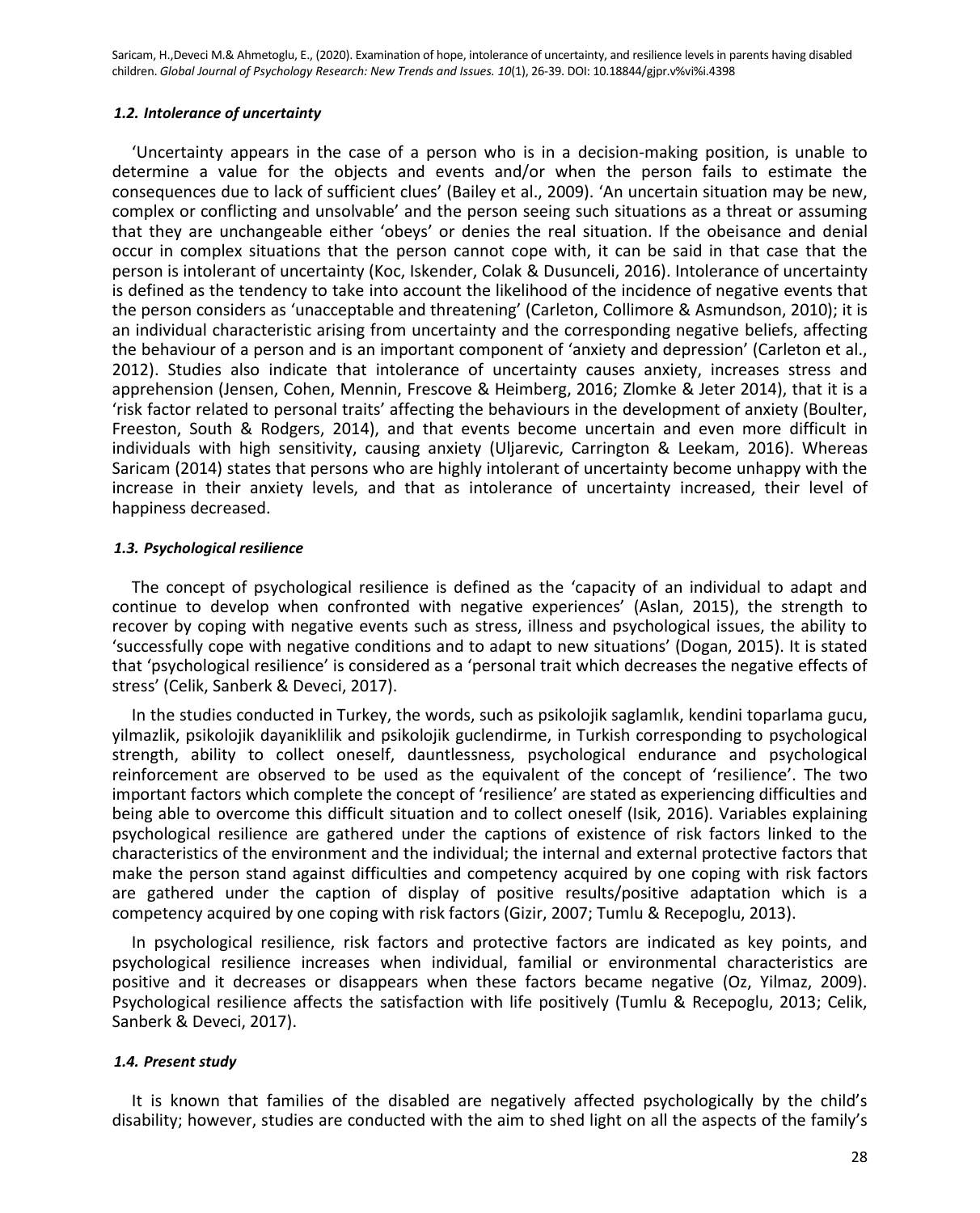living conditions and strive to develop solutions. When studies on families with disabled children are examined, it is observed that those families have not only psychological but also social and economic difficulties (Karadag, 2014). Studies concerning anxiety and stress levels of families indicate that they need social support (Karpat & Girli, 2012), education and care support (Tarsuslu-Simsek, Tasci & Karabulut, 2015), and when families are unable to receive the support they need, their stress levels (Sivrikaya & Tekinarslan, 2013) and mourning reactions (Karpat & Girli, 2012) increase, such that maintaining family harmony was tiring and stressful while trying to meet the needs of the child (Sarvan-Cengiz, Bas & Elaltunkara, 2016) and that families felt anxiety for their children's future (Heiman, 2001; Cigerli, Topsever, Alvur & Gorpelioglu, 2014).

The satisfaction with life of parents with children requiring special education (Saricam, Kanpolat, Ilbay & Ozaslan, 2013) and their psychological well-being (Saricam, Akayildiz, Kanpolat, Ozaslan & Turan, 2014) are indicated as low. Supporting the family is important from the perspective of decreasing the stress they experience, and finding ways to cope with adversities in order to protect mental health is also important. There are certain studies advocating that hope and psychological wellness are requirements for psychological wellness and satisfaction with life (Malkoc & Yalcin, 2015; Sagone & De Caroli, 2014, Saricam, 2015a; 2015b). Therefore, determining the resilience and hope levels of parents with disabled children is important in support programmes that are created. According to McConnell, Savage, and Breitkreuz (2014), social support for the family is a protective factor which increases psychological resilience. The study conducted by Cooke (2010) concluded that, 'thanks to social support, the level of hope increased in mothers and fathers with disabled children and their psychological resilience strengthened'. Furthermore, Canarslan and Ahmetoglu (2015) stated that families with disabled children that are socially supported have a higher quality of life in comparison to families unable to obtain this support.

Although we found studies separately examining the psychological situation, such as anxiety, stress, depression levels of families with disabled children, as well as the families' intolerance of uncertainty, hope and psychological resilience (Cooke, 2010; Ekas, Pruitt& McKay, 2016; Horton & Wallander, 2001; McConnell & Savage 2015; Palanci, 2018; Shenaar-Golan, 2017; Uljarevic, Carrington & Leekam, 2016), no studies could be found in which hope, intolerance to uncertainty and psychological resilience of the family were studied together.

It is considered that determining hope, intolerance of uncertainty and psychological resilience levels of parents in this research shall clarify the process that the families go through and shall lead the way in creating family education, psychological and social support programmes. The support extended to the parents is expected to contribute to the intrafamilial communication and thus the disabled child shall also benefit from it. Therefore, the main purpose of this study is to compare the intolerance of uncertainty, hope and psychological resilience of parents with disabled children with those who have normally developing children. Another purpose of this study is to determine the levels of hope, intolerance of uncertainty and psychological resilience of parents with disabled children and to examine the likelihood of correlation between the concepts. Certain hypotheses are put forth as follows to attain these goals:

H1: The intolerance of uncertainty levels in parents with disabled children is higher than the intolerance levels in parents with normally developing children.

H2: Hope levels in parents with disabled children are lower than the hope levels in parents with normally developing children.

H3: Psychological resilience levels in parents with disabled children are lower than the psychological resilience levels in parents with normally developing children.

H4: There is a statistically positive significant correlation between hope and psychological resilience levels in parents with disabled children.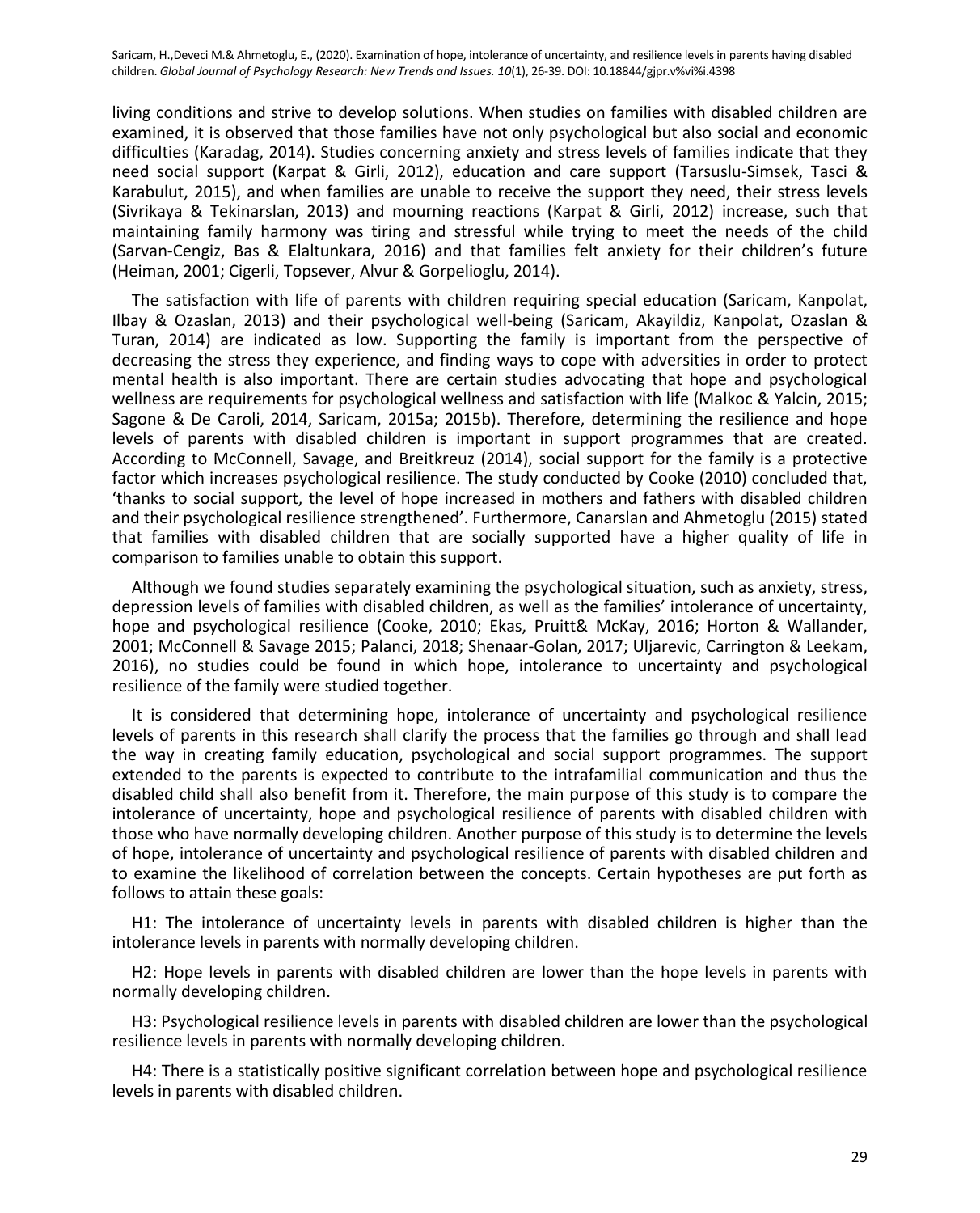H5: There is a statistically negative significant relationship between the intolerance of uncertainty and the levels of hope and psychological resilience in parents with disabled children.

# **2. Method**

# *2.1. Participants*

The work group comprised 273 parents in total, with174 having children with special needs and 99 having with normally developing children, selected from the province of Kütahya by purposive availability sampling. 220 of the participants were female and 53 were male. The ages of the parents with normally developing children ranged between 26 and 47, and the ages of the parents with children with special needs ranged between 24 and 62; the general age average was 35.55.

# *2.2. Instruments*

# *2.2.1. Integrative hope scale (IHS)*

Schrank, Woppmann, Sibitz and Lauber (2011) developed the IHS to evaluate hope levels of adults. It is a 23-item scale involving a 6-point scale, ranging from 1 (strongly disagree) to 6 (strongly agree). IHS was adapted to Turkish by Saricam and Akin (2013). Confirmatory factor analyses (CFA) demonstrated that 23 items yielded four factors (Trust and confidence, Lack of perspective, Positive future orientation and Social relations and personal value) as original form and that the fourdimensional model was well fit (*χ*²=610.67, df=222, RMSEA= 0.062, CFI= 0.94, IFI= 0.94, NFI= 0.90 and SRMR= 0.063). Factor loadings ranged from 0.25 to 0.67. In the concurrent validity, significant relationships (*r*=−0.53) were found between the IHS and The Beck Hopelessness Scale. Cronbach's α internal consistency coefficients were 0.76 for the overall scale and as 0.80, 0.71, 0.68, and 0.65, for the four subscales, respectively. Moreover, test-retest reliability coefficient was 0.89 and the corrected item-total correlations ranged from 0.24 to 0.57. In this study, Cronbach's α internal consistency coefficient was 0.72 for the overall scale.

## *2.2.2. Short version of the intolerance of uncertainty scale (IUS-12)*

This scale determines the level of an individual's anxiety about the future, and it was developed by Carleton, Norton and Asmundson (2007). The scale is a 12-item tool and participants responded to items on a 5-point Likert scale. In psychometric properties of the Turkish version, the Kaiser–Meyer– Olkin (KMO) measure of sampling adequacy was 0.85 and a significant result on Bartlett's test of sphericitywas*χ* <sup>2</sup>= 5,052.53 (*p*<0.001, df= 66). Results of the CFA demonstrated that 12 items yielded two factor as original form and that the two-dimensional model was well fit  $(\chi^2 = 147.20, d = 48)$ RMSEA= 0.073, CFI= 0.95, IFI= 0.95, GFI= 0.94 and SRMR= 0.046). Factor loadings ranged from 0.55 to 0.87. Cronbach's α internal consistency coefficients were 0.88 for the overall scale, 0.84 for prospective anxiety subscale and 0.77 for inhibitory anxiety subscale. In the concurrent validity, significant relationships were found between IUS-12, Coping Flexibility Scale and Educational Stress Scale (*r*= −0.43, 0.41, respectively). Test-retest reliability coefficient was 0.74. Corrected item-total correlations ranged from 0.42 to 0.68 (Saricam, Erguvan, Akin & Akca, 2014). In this study, Cronbach's  $α$  internal consistency coefficients were 0.84 for the overall scale, 0.81 for prospective anxiety subscale and 0.76 for inhibitory anxiety subscale.

## *2.2.3. Short form of resilience appraisal scale (SF-RAS)*

The original scale was developed by Johnson, Gooding, Wood & Tarrier (2010). The 12 items are appraisals of an individual's ability to cope with emotions, solve problems and gain social support. Responses were rated on a 5-point scale from 'strongly disagree' to 'strongly agree'. SF-RAS was adapted to Turkish by Saricam, Ilbay, Uysal, Cardak and Akin (2012). CFA demonstrated that the 12 items loaded on three factors (social support, emotional coping and situational coping) and the threedimensional model was well fit (*χ*²=117.28, df=47, *p*=0.00000, RMSEA= 0.060, CFI= 0.97, NFI= 0.95,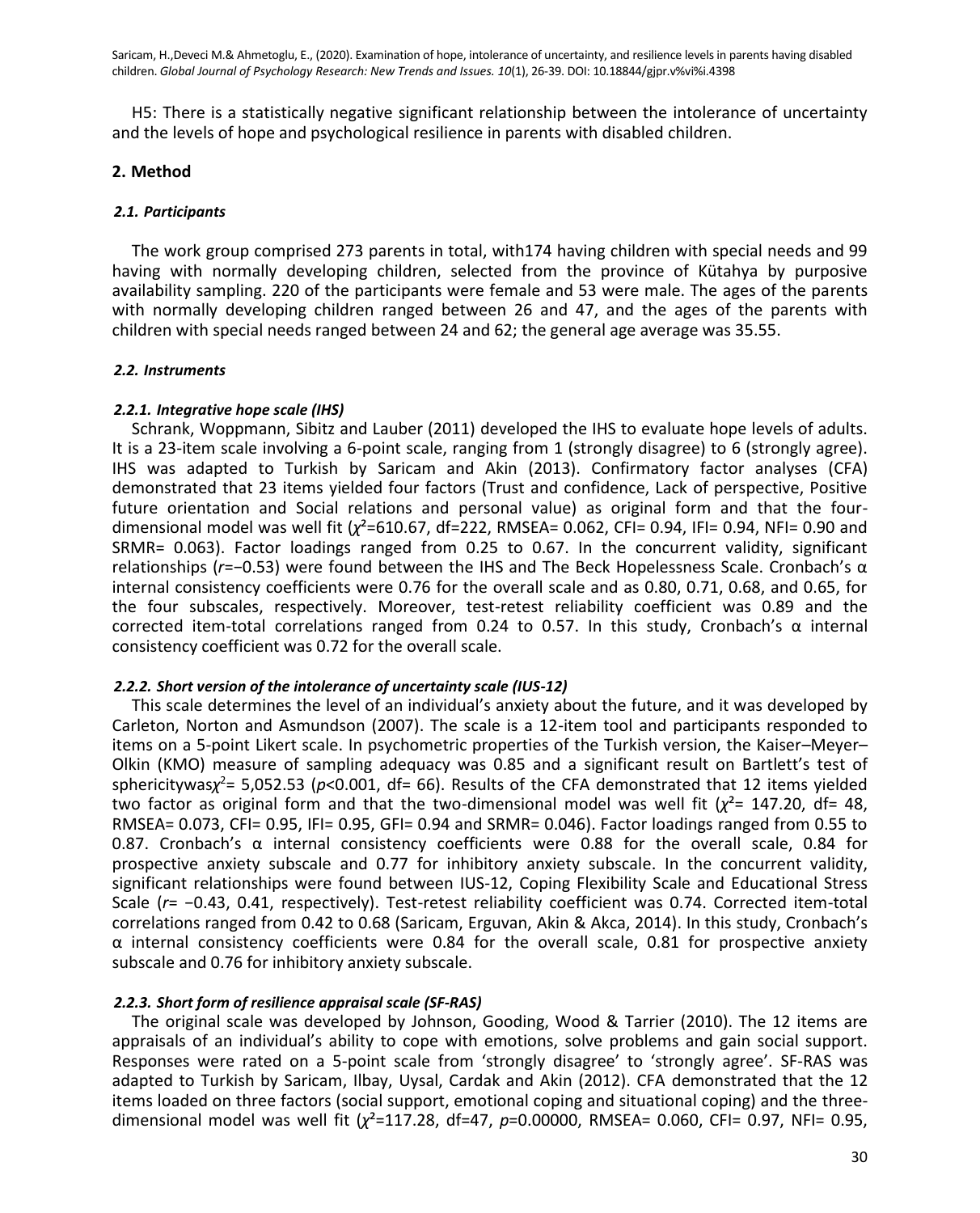RFI= 0.95, IFI= 0.97, GFI= 0.96 and SRMR= 0.049). Factor loadings ranged from 0.38 to 0.70. The internal consistency coefficients of the scale were 0.66, 0.73 and 0.71 for three subscales, respectively, and 0.81 for overall scale. The corrected item-total correlations ranged from 0.38 to 0.57. In this study, Cronbach's alpha internal consistency coefficient was 0.86 for the overall scale.

## *2.3. Procedure*

In this study, which used the causal-comparative technique, attention was paid to primarily create the variables and the work group. The assessment instruments and personal information forms that would evaluate the psychological resilience, intolerance of uncertainty and hope levels were combined together and the application form was obtained. Then, these forms were sent to the parents through the intermediary teachers who worked in the (Special Education Professional Training Centre) Ozel Egitim Mesleki Egitim Merkezi, (Special Education Primary School) Ozel Egitim Ilkokulu, (Special Education High School) Ozel Egitim Ortaokulu, (Special Education Work Application Centre) Ozel Egitim Is Uygulama Merkezi, (Special Education Application Centre 1st and 2nd Level ) Ozel Egitim Uygulama Merkezi I. ve II.Kademe, (Primary School for the Hearing Impaired) Isitme Engelliler Ilkokulu, (Secondary School for the Hearing Impaired) Isitme Engelliler Ortaokulu, Preschool, Secondary School, Vocational and Technical Anatolian High School. Within 1 week, the forms were transferred to the computer environment after being collected from the schools. Normal distribution was observed in the statistical analysis, and parametric tests were used. Unpaired *t*-test was used to compare the psychological resilience, intolerance to uncertainty and hope levels of parents of children with special needs and children who progressed normally, Pearson's product-moment correlation analysis and part correlation analysis were used to compare the correlation between variables. 95% (*p*< 0.05) was taken as the basis for confidence interval.

# **3. Findings**

## *3.1. Comparison findings*

Independent samples *t*-test was used to compare the levels of psychological resilience, intolerance of uncertainty and hope levels of parents of children with special needs and of those with children who progressed normally. The results are shown in Table 1.

|                            | of uncertainty and hope levels of parents |     |       |           |      |      |
|----------------------------|-------------------------------------------|-----|-------|-----------|------|------|
| <b>Variables</b>           | Children                                  | N   | X     | <b>SD</b> | t    | p    |
| Social support             | Disability                                | 174 | 10.70 | 3.55      |      | 0.00 |
|                            | Normal                                    | 99  | 12.74 | 3.45      | 4.65 |      |
| <b>Emotion coping</b>      | Disability                                | 174 | 11.01 | 3.35      |      | 0.00 |
|                            | Normal                                    | 99  | 12.63 | 3.05      | 4.05 |      |
| Situation coping           | Disability                                | 174 | 10.44 | 3.77      | 5.48 | 0.00 |
|                            | Normal                                    | 99  | 12.96 | 3.57      |      |      |
| Resilience (psychological) | Disability                                | 174 | 32.15 | 9.55      | 5.37 | 0.00 |
|                            | Normal                                    | 99  | 38.32 | 8.88      |      |      |
| Prospective anxiety        | Disability                                | 174 | 21.27 | 6.94      | 6.38 | 0.00 |
|                            | Normal                                    | 99  | 16.02 | 6.29      |      |      |
| Inhibitory anxiety         | Disability                                | 174 | 15.44 | 5.71      |      | 0.00 |
|                            | Normal                                    | 99  | 11.26 | 4.65      | 6.55 |      |
| Intolerance of uncertainty | Disability                                | 174 | 36.71 | 12.25     | 6.70 | 0.00 |

| Table1. Results of <i>t</i> -test concerning the comparison of psychological resilience, intolerance |
|------------------------------------------------------------------------------------------------------|
| of uncertainty and hope levels of parents                                                            |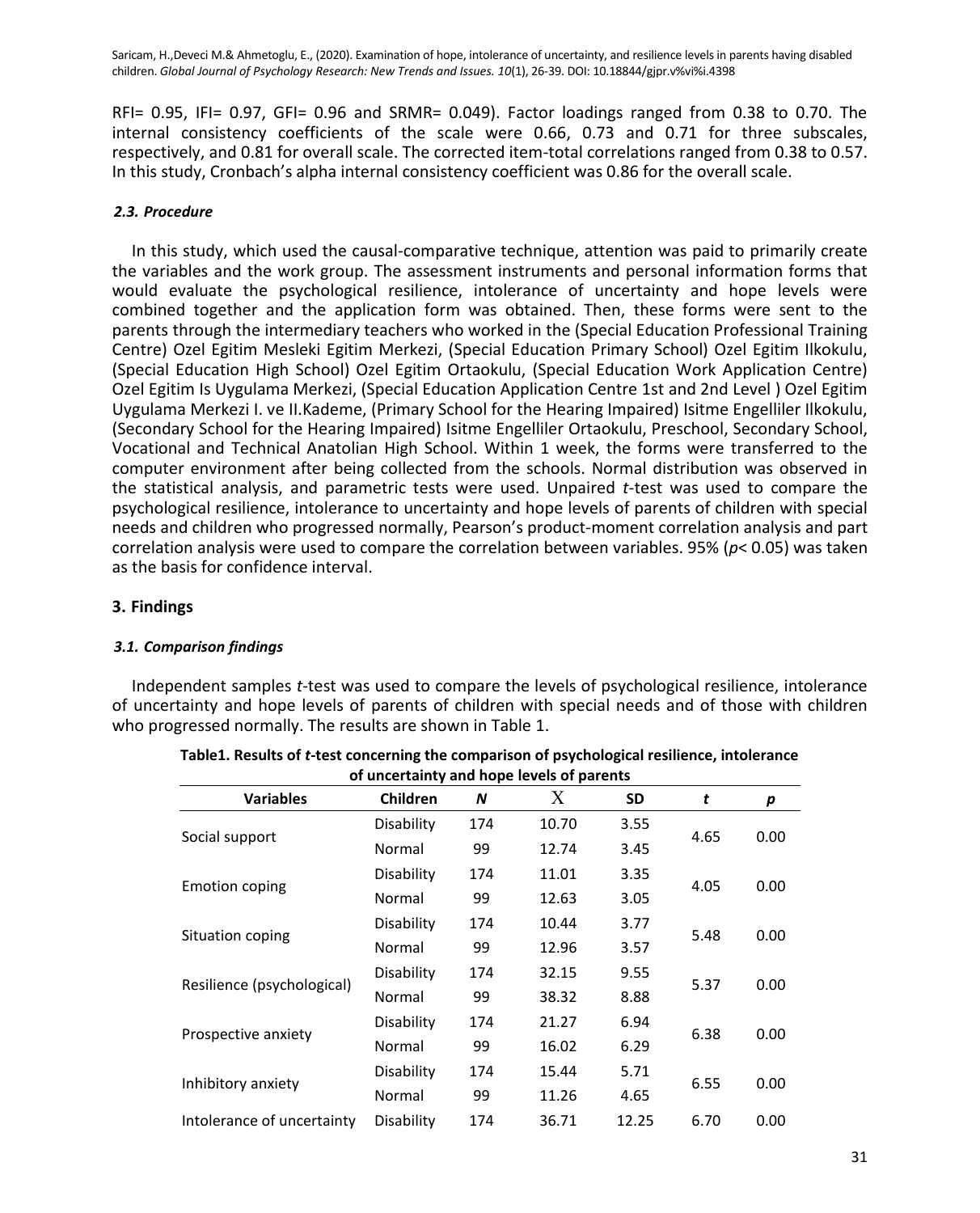|                                 | Normal     | 99  | 27.28 | 10.51 |      |      |
|---------------------------------|------------|-----|-------|-------|------|------|
| Trust and confidence            | Disability | 174 | 19.61 | 7.19  | 5.05 | 0.00 |
|                                 | Normal     | 99  | 24.41 | 7.77  |      |      |
| Lack of perspective             | Disability | 174 | 13.97 | 4.75  | 3.42 | 0.00 |
|                                 | Normal     | 99  | 16.27 | 5.65  |      |      |
| Positive future orientation     | Disability | 174 | 8.87  | 3.77  | 4.80 | 0.00 |
|                                 | Normal     | 99  | 11.07 | 3.56  |      |      |
| Relations and personal<br>value | Disability | 174 | 9.27  | 3.18  | 2.77 | 0.00 |
|                                 | Normal     | 99  | 10.40 | 3.30  |      |      |
| <b>HOPE</b>                     | Disability | 174 | 51.72 | 17.09 | 4.82 | 0.00 |
|                                 | Normal     | 99  | 62.16 | 17.25 |      |      |

\*\**p*< 0.01.

When Table 1 is examined, the psychological resilience point averages  $\overline{\chi}$  =32.15) of parents having children with special needs is statistically significantly lower than the psychological resilience point averages (͞χ=38.32) of parents having children who progressed normally (*t*=5.37, *p*< 0.00). In other words, it can be said that the psychological resilience levels of parents of children who progressed normally are better, wherein they obtained more social support, coped better with their feelings and are better in overcoming situational incidents. According to Table 1, the intolerance of uncertainty point averages  $(\overline{\chi}=36.71)$  of parents of children with special needs is statistically significantly higher than the intolerance of uncertainty point averages  $\overline{\chi}$ =27.28) of parents of children who progressed normally (*t*=6.70, *p*< 0.00). In other words, it is possible to say that the prospective anxiety and inhibitory anxiety levels of parents of children with special needs are higher in comparison with the families of children who progressed normally. Additionally, hope point averages  $\overline{\chi}$ =51.72) of parents of children with special needs is statistically significantly lower than the hope point averages  $\overline{\chi}$ =62.16) of parents of children who progressed normally (*t*=4.82, *p*< 0.00). In other words, it can be said that the hope levels of parents who have children who progressed normally is better, wherein they have more feelings of trust, a better orientation for a positive future, they experience less perspective deprivation and have a better social relationship.

## *3.2. Correlation findings*

Pearson's product-moment correlation coefficient analysis was used to determine whether a correlation exists between the psychological resilience, intolerance of uncertainty and hope levels of parents of children with special needs and those who progressed normally. The results are shown in Table 2.

| psychological resilience, intolerance to uncertainty and hope levels of parents |       |                          |            |
|---------------------------------------------------------------------------------|-------|--------------------------|------------|
| <b>Variables</b>                                                                | 1.R   | 2.IU                     | 3.H        |
| 1. Resilience (psychological)                                                   | -     | $-0.47$ **               | $0.45***$  |
| 2. Intolerance of uncertainty                                                   |       | $\overline{\phantom{a}}$ | $-0.36***$ |
| 3.Hope                                                                          |       |                          |            |
| $\overline{\chi}$                                                               | 34.39 | 33.29                    | 55.50      |
| SD                                                                              | 9.76  | 12.48                    | 17.84      |
| Cronbach's $\alpha$                                                             | 0.86  | 0.84                     | 0.72       |
| ممماسي                                                                          |       |                          |            |

| Table2. Results of Pearson's product-moment correlation aimed at the relationship between the levels of |
|---------------------------------------------------------------------------------------------------------|
| المغمومات والمربول وموما المعادية والمتواصل ومستوا والمعارض ومستحللهم المواصل والمستحير                 |

<sup>\*\*</sup>*p*< 0.01.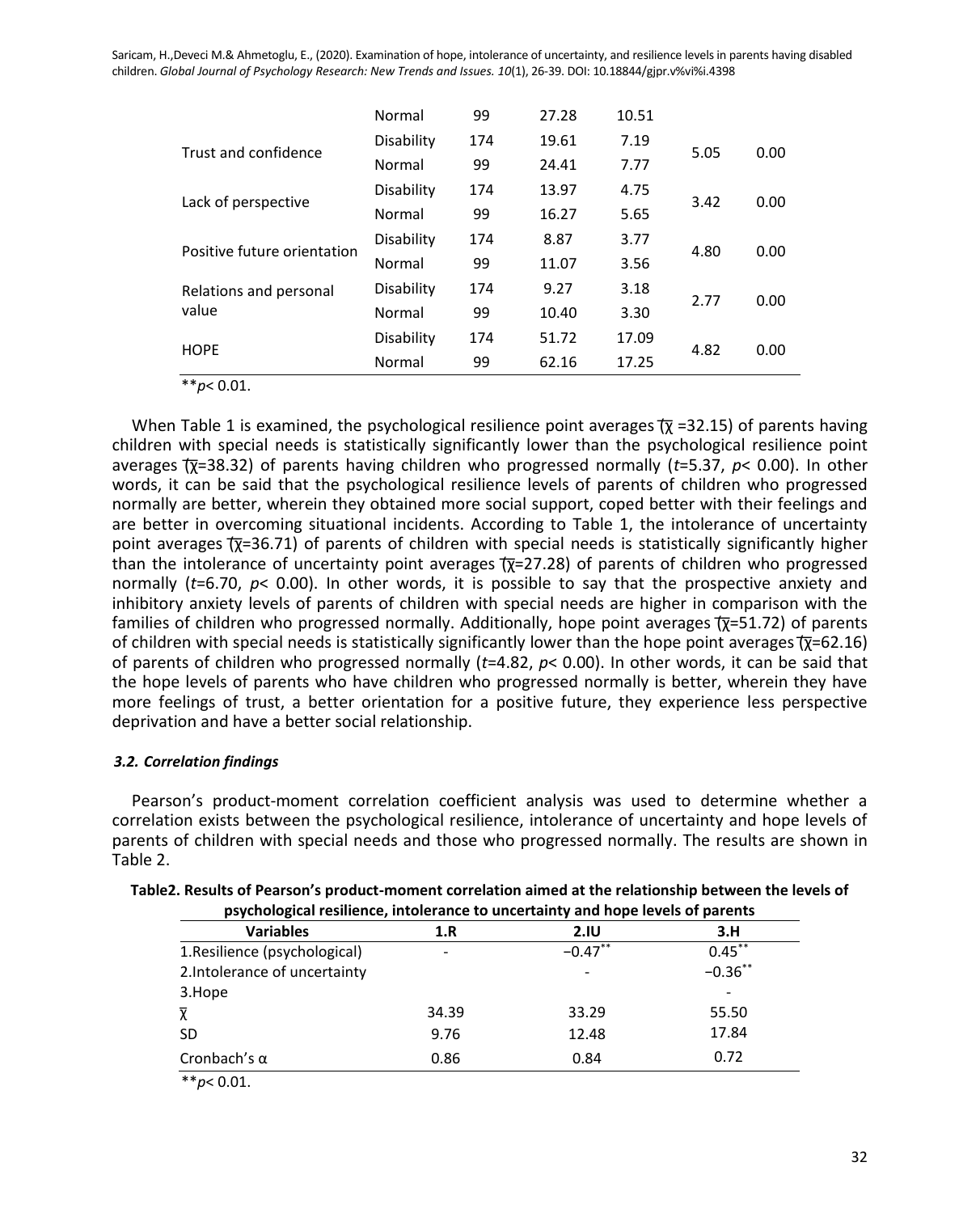As shown in Table 2, there are statistically significant correlations at the *p*< 0.001 threshold between variables. There is a negative (r= −0.47) relationship between psychological resilience and positive direction relationship with hope (*r*= 0.45). There is a negative relationship (*r*= −0.36) between intolerance of uncertainty and hope. In other words, as psychological resilience increases, intolerance to uncertainty decreases and hope increases. On the other hand, as uncertainty decreases hope increases.

Due to the correlation coefficients in Table 2, having a disabled child and the types of disability in the children were controlled and partial correlation analysis was carried out. The findings are presented in Table 3.

|                          | ancertainty and nope variables |     |             |            |
|--------------------------|--------------------------------|-----|-------------|------------|
| <b>Control variables</b> | <b>Variables</b>               | 1.R | <b>2.IU</b> | 3.H        |
| Disability *             | 1. Resilience (psychological)  | -   | $-0.36$ **  | $0.35***$  |
| Disability type          | 2. Intolerance of uncertainty  |     | -           | $-0.23$ ** |
|                          | 3. Hope                        |     |             | -          |
| ** $p$ < 0.01.           |                                |     |             |            |

| Table 3. Results of partial correlation between psychological resilience, intolerance of |
|------------------------------------------------------------------------------------------|
| uncertainty and hope variables                                                           |

As seen in Table 3, when the fact of having a disabled child or not and the type of disability in the child is controlled, the partial correlation coefficient between psychological resilience and intolerance of uncertainty is *r*= 0.36, the partial correlation coefficient between psychological resilience and hope is *r*= 0.35 and the partial correlation coefficient between intolerance of uncertainty and hope is *r* = 0.23. Correlation coefficients between all variables were decreased. In other words, it is thought that having a disabled child and the type of disability of the child are affecting the psychological resilience, intolerance of uncertainty and hope.

## **4. Discussion**

The main goal of this study was to compare the levels of intolerance of uncertainty, hope and psychological resilience of parents of disabled children with the intolerance of uncertainty, hope and psychological resilience levels of parents who have normally progressing children. To attain this goal, certain arguments were made at the start of the study.

According to the first argument, the intolerance of uncertainty levels in parents of disabled children should be higher than the intolerance of uncertainty levels in parents who have normally progressing children. According to the findings of the study, the intolerance of uncertainty levels of parents of disabled children were significantly higher than the intolerance of uncertainty levels of parents who have normally progressing children. Chamberlain et al. (2013), Hodgson, Freeston, Honey and Rodgers (2017), and Neil, Olsson, and Pellicano (2016) reported that the intolerance of uncertainty levels of parents of children with autistic spectrum disorder were because parents felt fear and anxiety caused by uncertainties and unknown things about their children. These findings are similar to the research findings. Furthermore, in a study carried out on the parents of autistic children, Akayildiz and Saricam (2015) found that the social anxiety levels of parents of autistic children were higher than the parents of normally progressing children. Buhr and Dugas (2012) and Carleton, Collimore and Asmundson (2010) reported that intolerance to the unknown, in other words to uncertainty, caused social stress and widespread stress disorders. It is proven by the studies (Cramm & Nieboer, 2011; Karadag, 2014; Karpat & Girli, 2012) that parents of disabled children are anxious and hopeless with high stress levels. Many studies have supported the fact that intolerance of uncertainty triggers anxiety (Buhr & Dugas, 2009; 2012; Carleton, Collimore, Asmundson, 2010; Carleton et al., 2012; Carleton, Norton& Asmundson, 2007; Carleton, Sharpe & Asmundson, 2007). Consequently, the findings of the study are of a nature that supports the finding of the research, and it is a probable case that intolerance of uncertainty, which is itself a negative structure (Atak, Syed, Cok & Tonga, 2016), brings about negative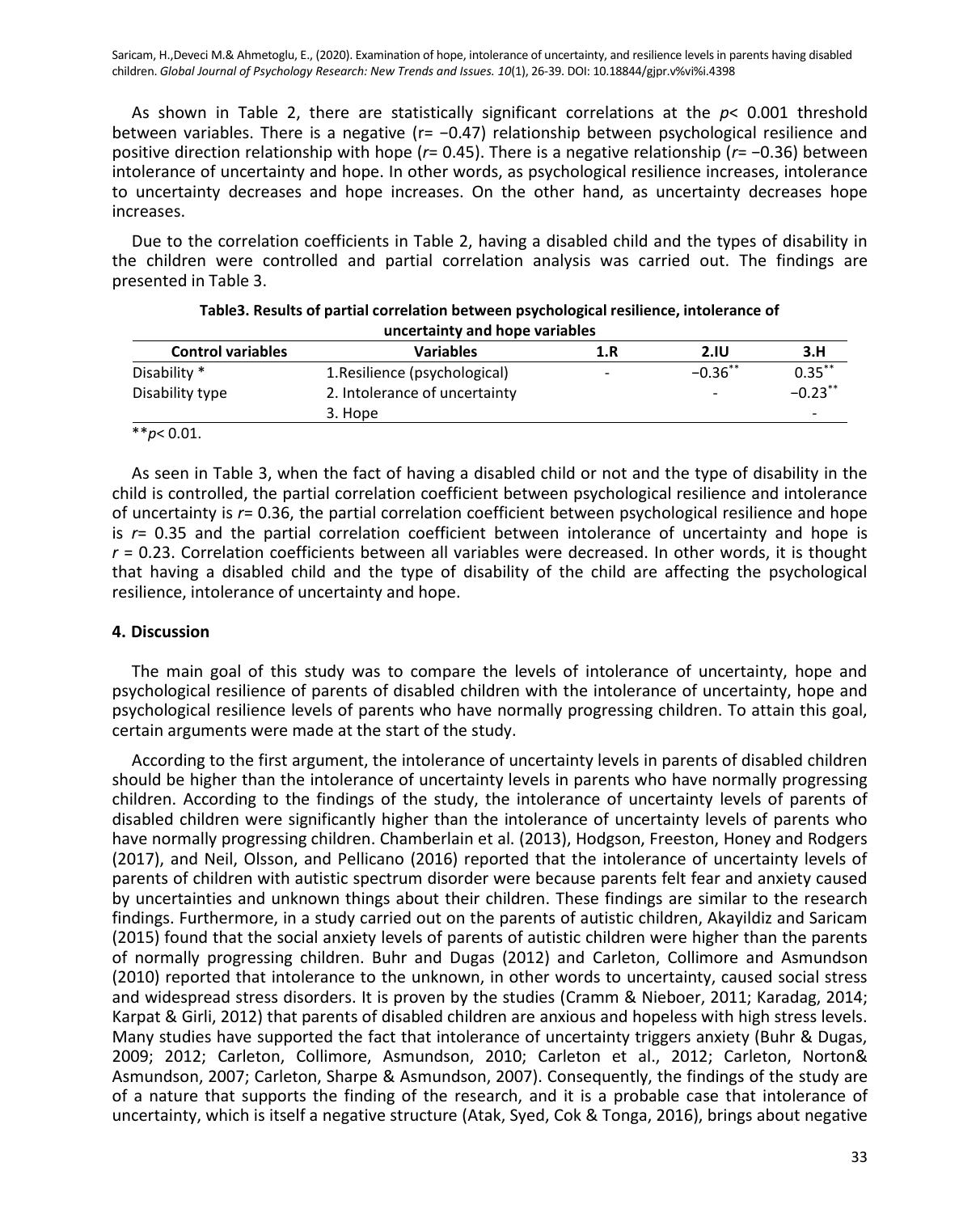sentiments, such as anxiety, depression, unhappiness, with a higher incidence in families with disabled children. Therefore, the first hypothesis of this research has been confirmed.

In the second hypothesis of this research, it was claimed that the levels of hope of disabled children's parents would be lower than the levels of hope of parents with normally progressing children. According to the finding of this research, the hope levels of families with disabled children were significantly lower than families with normally progressing children. In the families of disabled children, the levels of hope were found to be low by Kausar, Jevne and Sobsey (2003); however, they have claimed that hope is an important process for these families in rebuilding their lives. Hope is depicted as a positive feeling and is used for good expectations for the future. To have a low level of hope may be seen as an expected result for individuals who have high levels of negative feelings (anxiety, depression, anxiety, etc.). The studies show that disabled children's families experience anxiety for the future (Yazici, Okcu, & Sozbilir, 2009), that the self-sufficiency, perceived social support and personal traits of individuals affected their levels of hope (Yaziciet al., 2009) and have parallels with this finding (Tarhan & Bacanli, 2016). Therefore, the second hypothesis of this study has also been confirmed.

In the third hypothesis of this research, it was claimed that the psychological resilience of disabled children's parents was lower than the psychological resilience of parents of children who progressed normally. According to the findings of this study, the psychological resilience of parents of children with disabilities was significantly lower than other parents. Kucuk and Saricam (2015) found that the psychological resilience of parents of children with disabilities is lower than parents of normal children, whereas Zauszniewski, Bekhet and Suresky (2010) found that all the members of a family with children with grave mental retardation have low psychological resilience levels. Similarly, Kaner and Bayrakli (2009) reported that the mothers of mentally retarded children have lower levels of dauntlessness. Considering that the psychological resilience trait, which is defined as the ability to adapt to problems and to cope with adversities (Aslan, 2015; Dogan, 2015),is affected by the personal and environmental risk factors, the stress and care burden created in the family by the fact of having a mentally retarded child may be mentioned as a risk factor for psychological resilience. Therefore, it can be said that in the light of these findings the third hypothesis has also been confirmed.

For the fourth hypothesis of this study, the correlation between hope and psychological resilience levels of parents of children with disabilities was tested. According to the findings of this study, the level of hope increases as the level of psychological resilience level increases. In light of this finding, Lloyd and Hastings (2009) and Collins (2009) showed that there is a positive and significant correlation between psychological resilience and hope, which is in agreement with the study described by Cooke (2010), which indicates that individuals who have high psychological resilience also have high levels of hope.

In the final hypothesis of this research, statistically negative significant correlations were found between the levels of intolerance of uncertainty and hope and psychological resilience. According to the findings of this study, in families with children with disabilities, as intolerance of uncertainty increases, the levels of hope and psychological resilience decrease. One of the reasons for this situation may be interpreted as a stressful thinking style, which causes hopelessness. Esfahan and Rostami (2016) emphasised that a child with disabilities may have a negative influence on the family, that parents who are hopeful and optimistic about themselves and the world could be healthier mentally and physically and a positive emotional situation could improve mental, psychological and even physical states of the family members. Shenaar-Golan (2017), in her study, noted that in families with children with disabilities, mothers and fathers who had high levels of hope also had high levels of subjective well-being, and improvement in their subjective well-being increased their quality of life. Therefore, it can be said that the family and the individual with disabilities would be strengthened by strengthening parents as individuals and improving environmental conditions. Therefore, it is considered that the negative influences of stress on individuals decreases with the psychological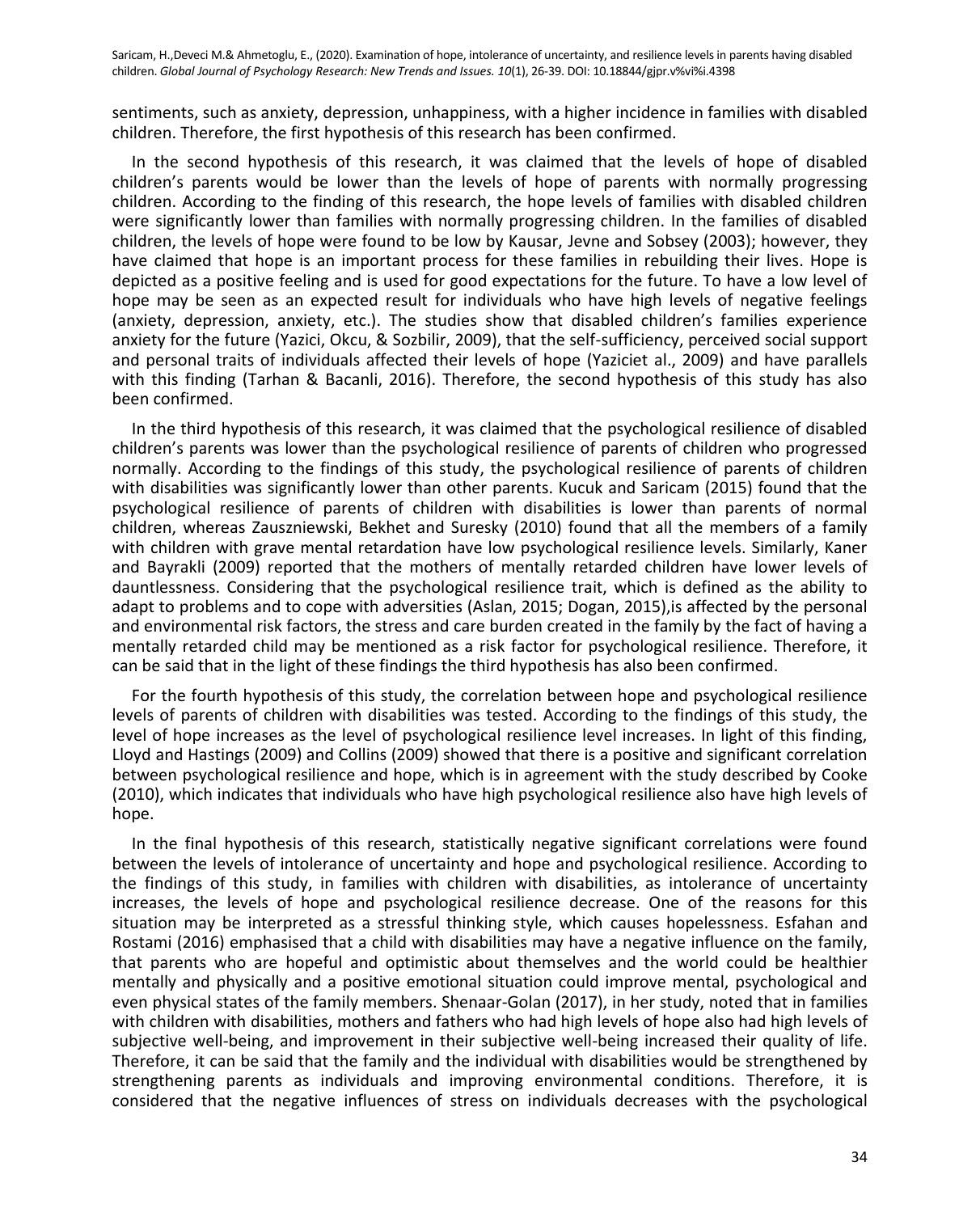resilience trait, the individual's hopefulness and ability to cope with negative factors in such a situation causes a lower level of intolerance of uncertainty is in fact a consistent outcome.

#### **5. Conclusion**

Consequently, parents of children with disabilities experience intolerance and hopelessness independently from the type of disability of the child, and furthermore their psychological resilience is observed to be low. In light of the research findings and supporting studies, the parents of children with disabilities need social support, emotional coping and situational coping skills. In these families, feelings of anxiety for the future and pre-emptive anxiety are high. Furthermore, parents experience problems in the feeling of trust, in social relations, self-worth, interpretation and planning of the future. As the psychological resilience of the parents of a child with disability is low, they experience intolerance of uncertainty and this situation reduces their hope.

#### **6. Recommendations**

The following suggestions are made on the basis of this research's results:

Psycho-social support should be extended to parents of children with disabilities or social support systems should be developed. For example: social interaction groups should be created or practices should be implemented to develop their social relations.

Confidence-increasing activities, emotional and situational coping skills should be included in the social support programmes for families.

Their orientation to the future should be ensured by support systems created or by providing realistic information on their children and their future in their programmes.

Certain limitations were encountered in the research process. In certain parents, clear information about their children could not be obtained due to information pollution and deficiencies (for example, type of disability and its characteristics). The work group was limited to the province of Kutahya in Turkey. Certain important analyses could not be made due to the characteristics of the data. To eliminate these limitations, the following suggestions should be taken into account in future studies:

- Short explanations should be given, especially by writing the disability type on the application form. Or the child's medical or educational diagnosis report should be requested.
- The work group should be expanded with parents from different provinces. Selection of the parents should be proportional, especially the children's disability types should be taken into account.
- Data should be increased and it is more appropriate to use tests, such as MANCOVA and MANOVA, in determining the level and quality of impact (provided that necessary conditions are met for analysis).

## **References**

- Akayildiz, K. & Saricam, H. (2015). *Otizm spektrum bozuklugu olan cocuga sahip ebeveynler ile normal cocuga sahip ebeveynlerin sosyal kaygi ve sosyal kacinma duzeylerinin karsilastirilmasi* (p.25). Istanbul, Turkey: Ulusal Ozel Egitim Kongresi, Elite World Business Otel.
- Atak, H., Syed, M., Cok, F. & Tonga, Z. (2016). Yeni bir noropsikolojik kavram olarak tamamlanma ihtiyaci. *Current Approaches in Psychiatry, 8*(3), 290–299. doi:10.18863/pgy.238190
- Aydin, F., Odaci, H.& Kahveci, H. (2017). Psikolojik danismanlarin psikolojik danisma oz-yeterligi: yasam doyumu ve umut acisindan bir degerlendirme. *Journal of Human Sciences, 14*(4), 4607–4627. doi:10.14687/ jhs.v14i4.4793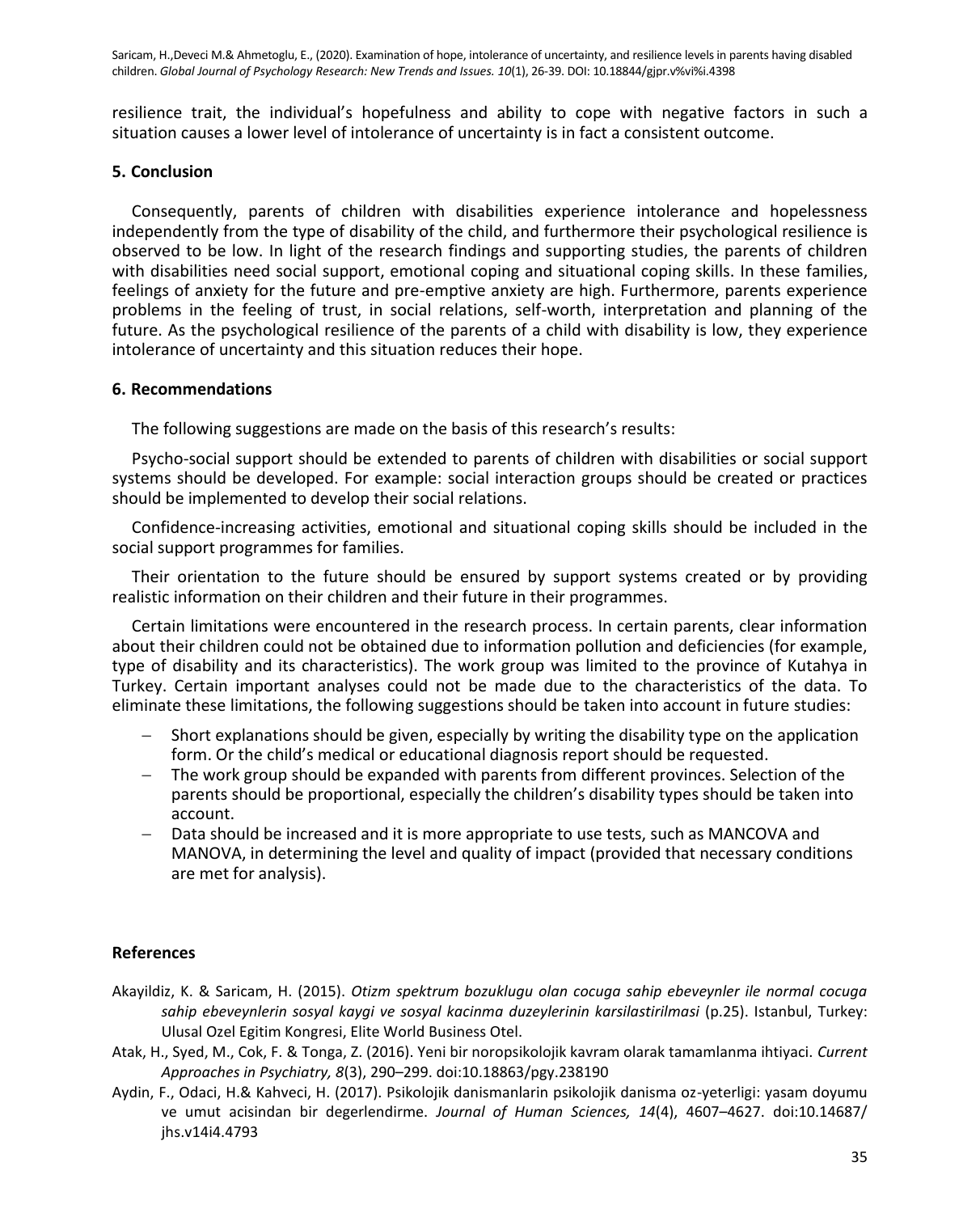- Bailey, D. E., Jr, Landerman, L., Barroso, J., Bixby, P., Mishel, M. H., Muir, A. J., … Clipp, E. (2009). Uncertainty, symptoms, and quality of life in persons with chronic hepatitis C. *Psychosomatics, 50*(2), 138–146. doi:10.1176/appi.psy.50.2.138
- Boulter, C., Freeston, M., South, M. & Rodgers, J. (2014). Intolerance of uncertainty as a framework for understanding anxiety in children and adolescents with autism spectrum disorders. *Journal of Autism and Develomental Disorders*, *44*(6), 1391-1402. Doi: 10.1007/s10803-013-2001-x
- Buhr, K. & Dugas, M. J. (2009). The role of fear of anxiety and intolerance of uncertainty in worry: an experimental manipulation. *Behaviour Research and Therapy, 47*(3), 215–223. doi:10.1016/j.brat.2008. 12.004
- Buhr, K.& Dugas, M. J. (2012). Fear of emotions, experiential avoidance, and intolerance of uncertainty in worry and generalized anxiety disorder. *International Journal of Cognitive Therapy, 5*(1), 1–17. doi:10.1521/ijct.2012.5.1.1
- Canarslan, H. & Ahmetoglu, E. (2015). Engelli cocuga sahip ailelerin yasam kalitesinin incelenmesi. *Trakya University Journal of Social Science, 17*(1), 13–35.
- Carleton, R. N., Collimore, K. C. & Asmundson, G. J. (2010). It's not just the judgements-It's that I don't know: intolerance of uncertainty as a predictor of social anxiety. *Journal of Anxiety Disorders, 24*(2), 189–195. doi:10.1016/j.janxdis.2009.10.007
- Carleton, R. N., Mulvogue, M. K., Thibodeau, M. A., McCabe, R. E., Antony, M. M. & Asmundson, G. J. (2012). Increasingly certain about uncertainty: intolerance of uncertainty across anxiety and depression. *Journal of Anxiety Disorders, 26*(3), 468–479. doi:10.1016/j.janxdis.2012.01.011
- Carleton, R. N., Norton, P. J. & Asmundson, G. J. G. (2007). Fearing the unknown: a short version of the intolerance of uncertainty scale. *Journal of Anxiety Disorders, 21*, 105–117. doi:10.1016/j.janxdis.2006. 03.014
- Carleton, R. N., Sharpe, D. & Asmundson, G. J. (2007). Anxiety sensitivity and intolerance of uncertainty: requisites of the fundamental fears? *Behaviour Research Therapy, 45*(10), 2307–2316. doi:10.1016/ j.brat.2007.04.006
- Celik, M., Sanberk, I. & Deveci, F. (2017). Ogretmen adaylarinin yasam doyumlarinin yordayicisi olarak psikolojik dayaniklilik ve umutsuzluk.*Ilkogretim Online,16*(2), 654–662.
- Chamberlain, P. D., Rodgers, J., Crowley, M. J., White, S. E., Freeston, M. H. & South, M. (2013). A potentiated startle study of uncertainty and contextual anxiety in adolescents diagnosed with autism spectrum disorder. *Molecular Autism, 4*(4), 31. doi:10.1186/2040-2392-4-31
- Cho, S. & Kahng, S. K. (2015). Predictors of life satisfaction among caregivers of children with developmental disabilities in South Korea. *Asian Social Science, 11*(2), 154–166. doi:10.5539/ass.v11n2p154
- Cigerli, O., Topsever, P., Alvur, T. M. & Gorpelioglu, S. (2014). Engelli cocugu olan anne-babalarin tani anindan itibaren ebeveynlik deneyimleri: farkliligi kabullenmek.*Turkish Journal of Family Medicine and Primary Care, 8*(3), 75–81. doi:10.5455/tjfmpc.159761
- Collins, A. B. (2009). *Life experiences and resilience in college students: a relationship influenced by hope and mindfulness* (Doctoral dissertation), Texas A&M University, College Station, TX. Retrieved from <http://hdl.handle.net/1969.1/ETD-TAMU-2009-08-838>
- Cooke, J. E. (2010). *Hope, optimism, stress, and social support in parents of children with intellectual disabilities* (Dissertations) 976. University of Southern Mississippi, Hattiesburg, MS. Retrieved from <https://aquila.usm.edu/dissertations/976>
- Cramm, J. M. & Nieboer, A. P. (2011). Psychological well-being of caregivers of children with intellectual disabilities: Using parental stress as a mediating factor. *Journal of Intellectual Disabilities, 15*(2), 101–113. doi:10.1177/1744629511410922
- Dogan, T. (2015). Kisa Psikolojik Saglamlik Olcegi'nin Turkce uyarlamasi: gecerlik ve guvenirlik calismasi.*The Journal of Happiness-Well-Being, 3*(1), 93–102.
- Ekas, N. V., Pruitt, M. M. & McKay, E. (2016). Hope, social relations, and depressive symptoms in mothers of children with autism spectrum disorder. *Research in Autism Spectrum Disorders, 29*, 8–18. doi:10.1016/j.rasd.2016.05.006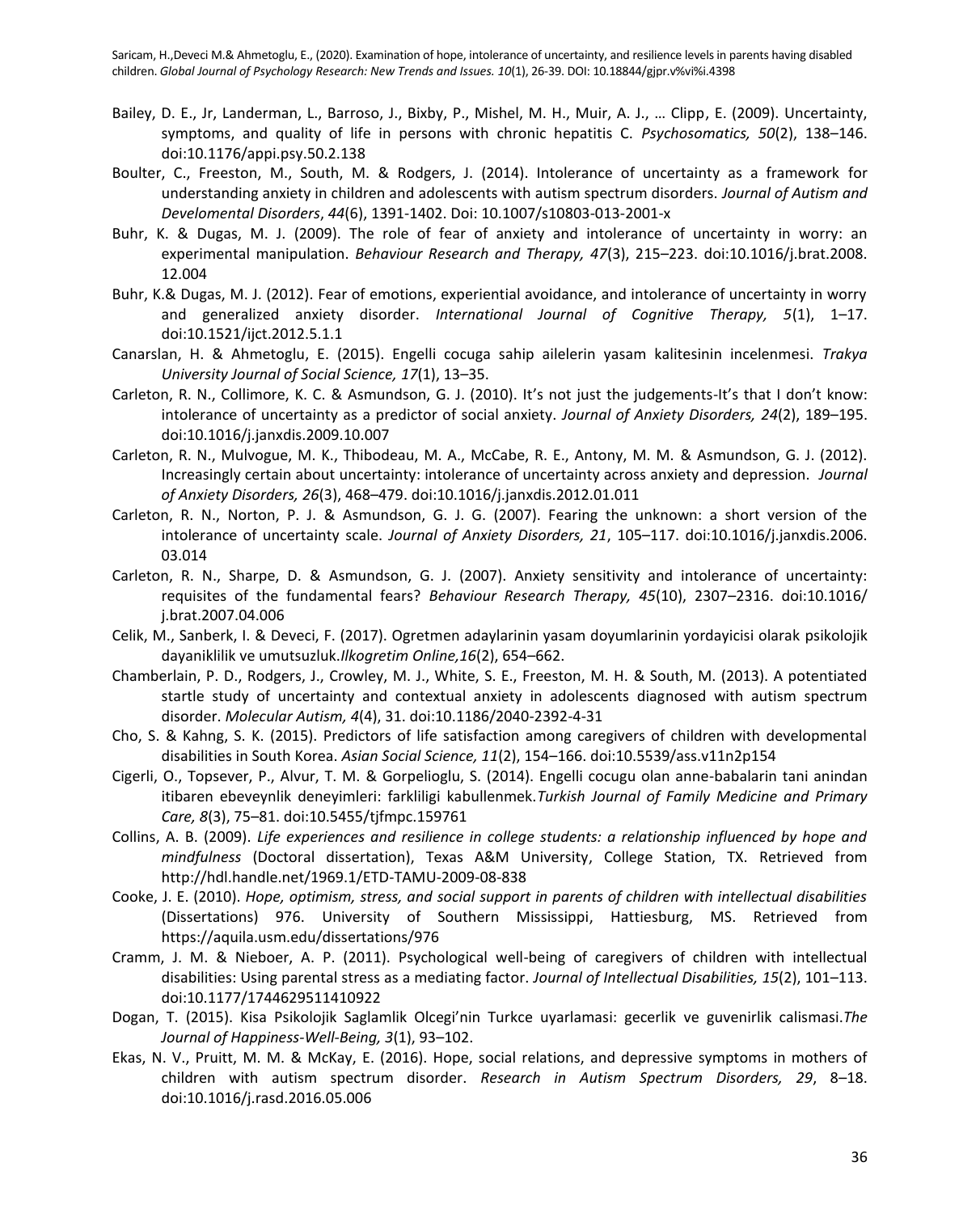- Eroglu, Y., Akbaba, S., Adiguzel, O. & Peker, A. (2014). Learned resourcefulness and coping with stress in mothers of children with disabilities. *Eurasian Journal of Educational Research, 55*, 243–262. doi:10.14689/ejer.2014.55.14
- Esfahan, M. M. & Rostami, A. (2016). The relationship between optimism and life expectancy with family function among parents with disabled children. *Modern Applied Science, 10*(6), 188–193.
- Firat, S. (2016). Otistik cocuklarin anne-babalarinin depresyon ve kaygi duzeyleri. *Cukurova Dergisi Tip Fakultesi Dergisi, 41*(3), 539–547.
- Gizir, C. A. (2016). Psikolojik saglamlik, risk faktorleri ve koruyucu faktorler uzerine bir derleme calismasi.*Turk Psikolojik Danisma ve Rehberlik Dergisi, 3*(28), 113–128.
- Heiman, T. (2002). Parents of children with disabilities: resilience, coping, and future expectations. *Journal of Developmental and Physical Disabilities, 14*(2), 159–171. doi:10.1023/A:1015219514621
- Hodgson, A., Freeston, M., Honey, E. & Rodgers, J. (2017). Facing the unknown: intolerance of uncertainty in children with autism spectrum disorder. *Journal of Applied Research in Intellectual Disabilities, 30*(2), 336–344. doi:10.1111/jar.12245
- Horton, T. V. & Wallander, J. L. (2001). Hope and social support as resilience factors against psychological distress of mothers who care for children with chronic physical conditions. *Rehabilitation Psychology, 46*(4), 382–399. doi:10.1037/0090-5550.46.4.382
- Hutz, C. S., Midgett, A., Pacico, J. C., Bastianello, M. R. & Zanon, C. (2014). The relationship of hope, optimism, self-esteem, subjective well-being, and personality in Brazilians and Americans.*Psychology, 5*(6), 514–522. doi: 10.4236/psych.2014.56061
- Isik, S. (2016). Turkiye'de kendini toparlama gucu konusunda yapilmisarastirmalarin incelenmesi.*Turk Psikolojik Danisma ve Rehberlik Dergisi, 6*(45), 65–76.
- Jensen, D., Cohen, J. N., Mennin, D. S., Fresco, D. M. & Heimberg, R. G. (2016). Clarifying the unique associations among intolerance of uncertainty, anxiety, and depression. *Cognitive Behaviour Therapy,45*(6), 431–444.
- Johnson, J., Gooding, P. A., Wood, A. M. & Tarrier, N. (2010). Resilience as positive coping appraisals: testing the schematic appraisals model of suicide (SAMS). *Behaviour Research and Therapy, 48*(3), 179–186. doi:10.1016/j.brat.2009.10.007
- Kaner, S. & Bayrakli, H. (2009). Zihinsel engelli ve engelli olmayan cocuklu annelerde yilmazlik, sosyal destek ve stresle basa cikma becerileri. *Egitim Bilimleri ve Uygulama Dergisi, 8*(15), 115–133.
- Karadag, G. (2014). Ozel gereksinimi olan cocuga sahip ebeveynlerin yasadigi zorluklar ve cozum onerileri.*TAF Preventive Medicine Bulletin, 13*(6), 491–494.
- Karpat, D. & Girli, A. (2012). Yaygin gelisimsel bozukluk tanili cocuklarin anne-babalarinin yas tepkilerinin, evlilik uyumlarinin ve sosyal destek algilarinin incelenmesi.*Ankara Universitesi Egitim Bilimleri Fakultesi Ozel Egitim Dergisi, 13*(2), 69–85.
- Kausar, S., Jevne, R. F. & Sobsey, D. (2003). Hope in families of children with developmental disabilities. *Journal on Developmental Disabilities, 10*(1), 35–46.
- Koc, M. Iskender, M., Colak, T. S. &Dusunceli, B. (2016). Affedicilik ve psikolojik iyi olus arasindaki iliskiye belirsizlige tahammulsuzluk ve ofke kontrolunun aracilik etkisi.*Sakarya University Journal of Education, 6*(3), 201–209.
- Konukbay, D.& Arslan, F. (2015). The analysis of hopelessness levels and problem solving skills of parents with the disabled children. *International Journal of Caring Sciences, 8*(2), 344–355.
- Kucuk, A. A. & Saricam, H. (2015). *Zihinsel yetersizligi olan cocuga sahip ebeveynler ile normal cocuga sahip ebeveynlerin psikolojik saglamlik duzeylerinin karsilastirilmasi* (p. 25). Istanbul, Turkey: Ulusal Ozel Egitim Kongresi, Elite World Business Otel.
- Lloyd, T. J. & Hastings, R. (2009). Hope as a psychological resilience factor in mothers and fathers of children with intellectual disabilities. *Journal of Intellectual Disability Research, 53*(12), 957–968. doi:10.1111/j.1365- 2788.2009.01206.x
- Malkoc, A. & Yalcin, I. (2015). Relationships among resilience, social support, coping, and psychological wellbeing among university students. *Turkish Psychological Counseling and Guidance Journal, 5*(43), 35–43.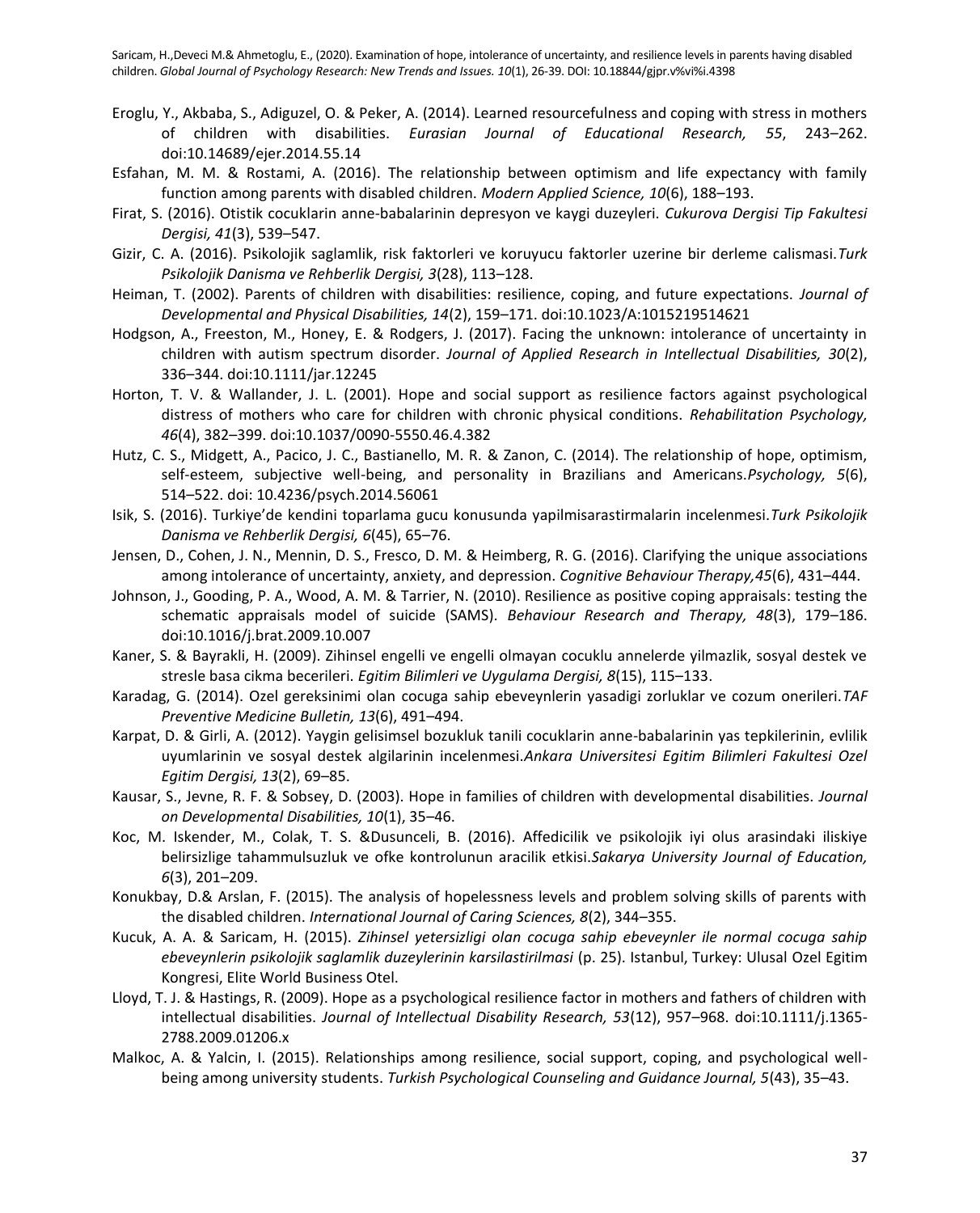- McConnell, D. & Savage, A. (2015). Stress and resilience among families caring for children with intellectual disability: expanding the research agenda. *Current Developmental Disorders Reports,2*(2), 100–109. doi:10.1007/s40474-015-0040-z
- McConnell, D., Savage, A. & Breitkreuz, R. (2014). Resilience in families raising children with disabilities and behavior problems. *Research in Developmental Disabilities, 35*(4), 833–848. doi:10.1016/ j.ridd.2014.01.015
- Muir, K. & Strnadova, I. (2014). Whose responsibility? Resilience in families of children with developmental disabilities. *Disability and Society, 29*(6), 922–937. doi:10.1080/09687599.2014.886555
- Neil, L., Olsson, N. C. & Pellicano, E. (2016). The relationship between intolerance of uncertainty, sensory sensitivities, and anxiety in autistic and typically developing children. *Journal of Autism and Developmental Disorders, 46*(6), 1962–1973. doi: 10.1007/s10803-016-2721-9
- Oktan, V. (2012). Psikolojik saglamligin gelisiminde bir moderator olarak umut. *International Journal of Human Sciences, 9*(2), 1691–1701.
- Oz, F.& Yilmaz, B. (2009). Ruh sagliginin korunmasinda onemli bir kavram: psikolojik saglamlik.*Hacettepe Universitesi Hemsirelik Fakultesi Dergisi, 16*(3), 82–89.
- Ozcan-Ceran, S. (2013). *The role of hope and coping styles in optimism*(Master thesis). Middle East Technical University, Ankara, Turkey.
- Palanci, M. (2018). A prediction of the resilience, subjective well-being and marital adjustment of the parents having children with disabilities based on psycho-social competence. *Education and Science, 43*(193), 217–236.
- Sagone, E. & De Caroli, M. E. (2014). Relationships between psychological well-being and resilience in middle and late adolescents. *Procedia-Social and Behavioral Sciences, 141,* 881–887. doi:10.1016/j.sbspro. 2014.05.154
- Saricam, H. (2015a). Belirsizlige tahammulsuzlugun mutluluga etkisi.*Kilis 7 Aralik Universitesi Sosyal Bilimler Dergisi, 4*(8), 1–12.
- Saricam, H. (2015b). Subjective happiness and hope. *Universitas Psychologica, 14*(2), 685–694. doi:10.11144/ Javeriana.upsy14-1.shah
- Saricam, H. & Akin, A. (2013). Butunleyici umut olceginin Turkceye uyarlanmasi: gecerlik ve guvenirlik calismasi. *ADYU Sosyal Bilimler Enstitusu Dergisi, 6*(15), 291–308.
- Saricam, H., Akayildiz, K., Kanpolat, Y. E., Ozaslan, H. M. & Turan, S. (2014). *Ozel gereksinimli cocuklara sahip ailelerin bakim verme yuku ile psikolojik iyi olma duzeylerinin incelenmesi* (ss.294–296). Istanbul, Turkey: 1st Eurasian Educational Research Congress.
- Saricam, H., Celik, I. & Coskun, L. (2015). The relationship between emotional intelligence, hope and life satisfaction in preschool preserves teacher. *The International Journal of Research in Teacher Education, 6*(1), 1–9.
- Saricam, H., Erguvan, F. M., Akin, A. & Akca, M. S. (2014). Belirsizlige tahammulsuzluk olcegi (BTO-12) Turkce formu: gecerlik ve guvenirlik calismasi. *Route Educational & Social Science Journal, 1*(3), 148–157.
- Saricam, H., Ilbay, A. B., Uysal, R., Cardak, M. & Akin, A. (2012). *Turkish version of the short form of resilience appraisal scale: the validity and reliability study*. Paper presented at the International Counseling and Education Conference 2012 (ICEC 2012), Istanbul, Turkey. doi:10.13140/RG.2.1.4252.1201
- Saricam, H., Kanpolat, Y. E., Ilbay, A. B. & Ozaslan, M. H. (2013). *Ozel egitim gerektiren cocuklara sahip olan ailelerin algilanan aile bakim yuku ve yasam doyumu arasindaki iliskinin incelenmesi.*Konya, Turkey: ELMIS-ER 2013 Uluslararasi Ozel Egitim Kongresi.
- Sarvan-Cengiz, S., Bas, M. & Elaltunkara, C. (2016). Spor okullarina devam eden otizmli cocuga sahip ebeveynlerin cocuk tabanli degiskenlere gore stres ve basa cikma duzeylerinin incelenmesi.*International Journal of Science Culture and Sport (IntJSCS), 4*(4), 439–453.
- Schrank, B., Woppmann, A., Sibitz, I. & Lauber, C. (2011). Development and validation of an integrative scale to assess hope*. Health Expectations, 14*(4), 417–428. doi:10.1111/j.1369-7625.2010.00645.x
- Sengul, S. & Baykan, H. (2013). Zihinsel engelli cocuklarin annelerinde depresyon, anksiyete ve stresle basa cikma tutumlari.*Kocatepe Tip Dergisi, 14*(1), 30–39.